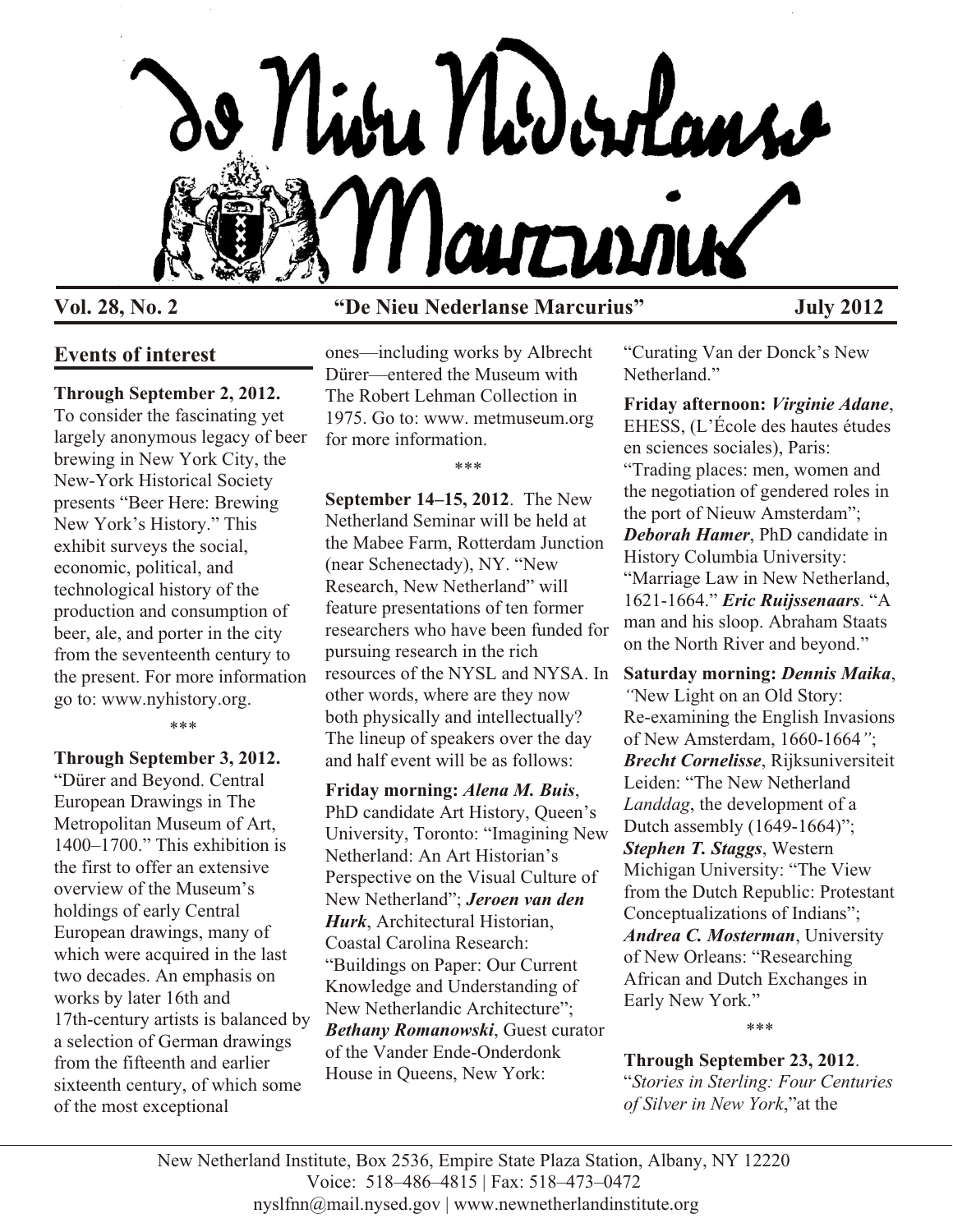New-York Historical Society highlights the histories of 150 notable examples of silver from the Society's collection. Made across the span of four centuries, the objects in the exhibition tell a diversity of stories: many speak to individual accomplishment and family pride, while a few have unsettling ties or backgrounds. The silver, ranging from simple spoons to extravagant trophies, culled from a trove of over 3,000 objects, includes powerful eyewitness artifacts linked to significant moments in the history of New York and the United States. Go to: www.nyhistory.org for more information.

**\*\*\***

#### **Through October 14, 2012.**

"Elegance and Refinement: The Still-Life Paintings of Willem van Aelst," at the National Gallery of Art. Few artists were more skilled than Willem van Aelst (1627–1683) at depicting luscious fruits, luxurious fabrics, and spoils of the hunt. His renowned still lifes are remarkable for their fine finish, carefully balanced composition, jewel-toned palette, and elegant subject matter. Bringing together 28 of these sumptuous paintings and his only known drawing, this exhibition—the first devoted solely to this artist—celebrates the most technically brilliant Dutch still-life painter of his time. It is also accompanied by the first comprehensive publication on his work. Go to: [www.nga.gov](http://www.nga.gov) for more information.

# **FYI**

The Consulate General of the Netherlands is moving! As of June 25, 2012 the Consulate will be located in the Chrysler Building East at 666 Third Avenue (between 42 and 43 Sts.), 19th floor, New York, NY 10017; 877-388-2443.

**\*\*\***

The Gilder Lehrman Institute of American History has moved from the New-York Historical Society to a new location at 19 W. 44th Street, Suite 500 NYC, NY 10036. Founded in 1994 by Richard Gilder and Lewis E. Lehrman, the Gilder Lehrman Institute of American History is a nonprofit organization devoted to the improvement of history education. The Institute has developed an array of programs for schools, teachers, and students that now operate in all fifty states, including a website that features the more than 60,000 unique historical documents in the Gilder Lehrman Collection. Each year the Institute offers support and resources to tens of thousands of teachers, and through them enhances the education of more than a million students. The Institute's programs have been recognized by awards from the White House, the National Endowment for the Humanities, and the Organization of American Historians. Among its extensive holdings is the Livingston- Redmond Collection, formerly held by the Roosevelt Library in Hyde Park. www.gilderlehrman.org.

# **Publications**

*New Netherland and the Dutch Origins of American Religious Liberty* by **Evan Haefeli** offers a new reading of the way tolerance operated in colonial America. Using sources in several languages and looking at laws and ideas as well as their enforcement and resistance, Evan Haefeli shows that, although tolerance as a general principle was respected in the colony, there was a pronounced struggle against it in practice. Crucial to the fate of New Netherland were the changing religious and political dynamics within the English empire. In the end, Haefeli argues, the most crucial factor in laying the groundwork for religious tolerance in colonial America was less what the Dutch did than their loss of the region to the English at a moment when the English were unusually open to religious tolerance. This legacy, often overlooked, turns out to be critical to the history of American religious diversity. By setting Dutch America within its broader imperial context, this work offers a comprehensive and nuanced history of a conflict integral to the histories of the Dutch republic, early America, and religious tolerance. University of Pennsylvania Press, 2012; \$45.00.

\*\*\*

*The Dutch: Prelude to their Golden Age. A Historical Novel* by **Richard E. Schultz**.This novel is the epic tale of the fifteen hundred years of evolution that led to two of history's most important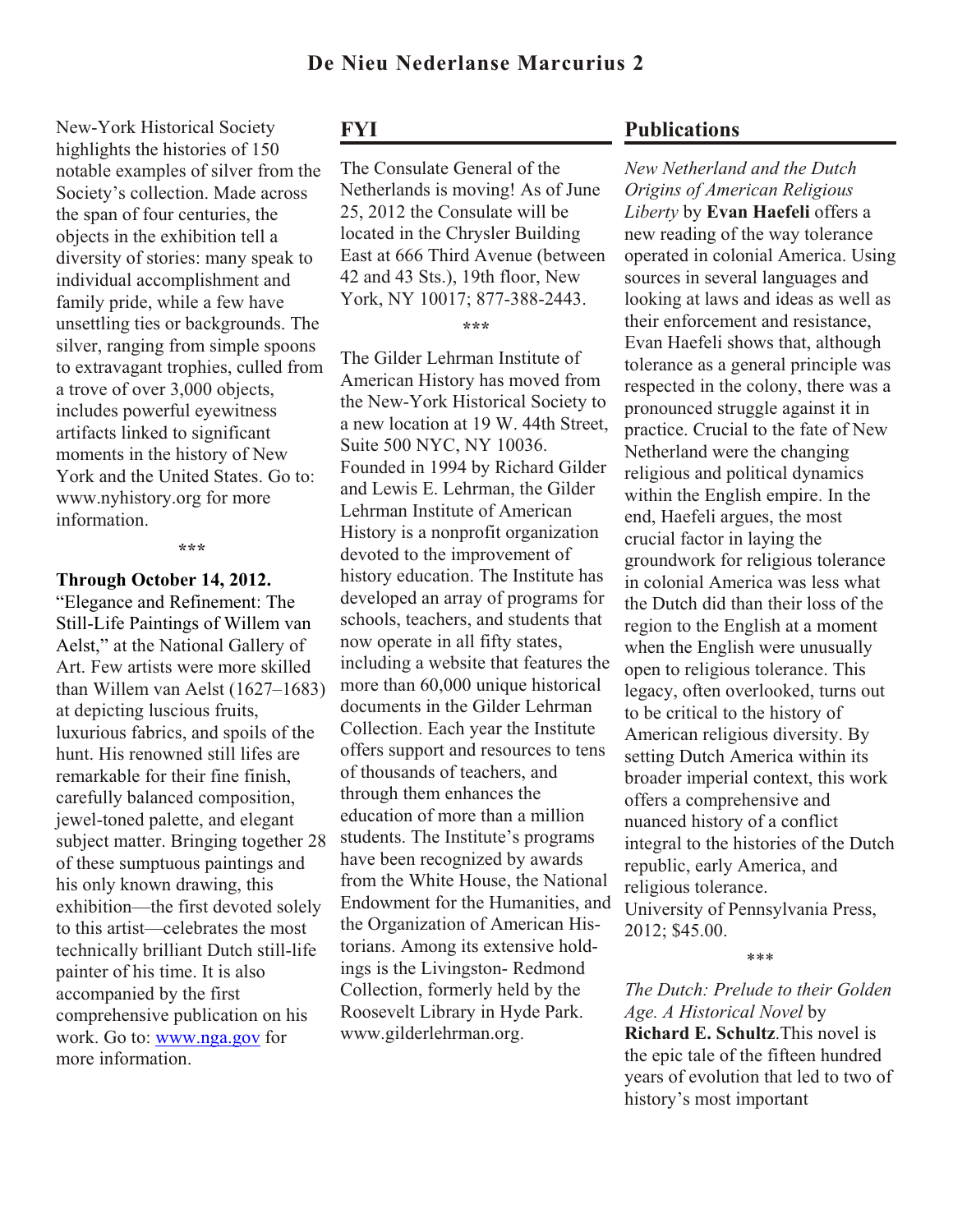revolutions: the first, the Dutch's own, when they challenged the right of the kings of Spain to rule the Netherlands; the second, our own American Revolution, two hundred years later. The author has devoted four years in researching, consulting, and writing in order to bring his fellow Americans an insight into their contributing Dutch heritage. It is an ancestry that has been lost or too often minimized within the depth of America's English language and culture. This swashbuckling saga of the early Netherlands reveals another contributing heritage that many Americans will come to value as they marvel at its rich tapestry and contemporary significance.

 While a work of historical fiction, the novel actually crosses a host of genres. They include action, adventure, mystery, romance, and war. In the process it tells an epic tale. Within its pages, the author answers one of history's great mysteries: by whom and how was the very first yacht created? The answer will surprise readers. The accomplishments of Dutch shipwrights in those times will astound seafarers even more.

 The story line follows two Dutch families over generations, and readers meet an assortment of brave warriors, skilled craftsmen, and unfettered women as these characters battle the adverse forces of nature and nation-states. Eternal Press/Damnation; \$9.95/ ebook; \$33.99/cloth with dust jacket. For more information go to: http://bit.ly/x4zIyh

**Hendrik Willem van Loon**, Dutchborn historian and journalist, (1882- 1944) was probably best known for his popular *The Story of Mankind*, a history of the world oriented toward children. Published in 1921 it won the the first Newbery Medal in 1922. His bibliography numbers some fifty publications, including works on Rembrandt and Petrus Stuyvesant. An entire list of his books can be found in *Wikipedia*. All of which is an introduction to a query of Ralph DeGroff, Jr. who is owner of thirty-three of Van Loon's titles, including duplicates of nine. If there is anyone interested in this nearly complete collected works, please email cgehring@mail. nysed.gov for contact information.

## **NNI News**

A ton of history was given to the New Netherland Research Center (NNRC) as Charles T. Gehring accepted the Jacob Schiltkamp Collection on Saturday, May 19 in the NYS Library at the Annual General Meeting of the New Netherland Institute (NNI). Some 2,100 pounds of document, maps and books, the entire library of the late Jacob Schiltkamp, was given to the NNRC. "This is one of the best collections of materials on the Dutch in the Atlantic World," said Dr. Charles T. Gehring, director of the NNRC. Dr. Gehring spoke of his long-time collaboration and friendship with Dr. Schiltkamp. Mrs. Schiltkamp, their son and his wife attended the event. Schiltkamp was a highly placed legal official in Curaçao and co-editor of the Curaçao Papers. The 68 cartons

17th-century books and atlases. The resources will be accessible for study through the NNRC. The NNRC's new location on the seventh floor of the New York State Library was declared officially open on Saturday, as well. It will be open for research during the library's hours. Officers of the NNI were also announced including Jippe Hiemstra, President, Marilyn Douglas, Vice President, E. James Schermerhorn, Corporate Secretary, and William Greer, Treasurer. Janny Venema, PhD, who was presented with the annual Hendricks Award at the 2011 New Netherland Seminar in September in Wilmington, Delaware was the featured speaker.

presented include a significant research library, as well as

\*\*\*

**Gaynell Stone**, PhD, of Stony Brook, NY, received the 2012 Alice P. Kenney Award at the Institute's annual meeting in Albany on May 19th. The Award is in recognition of Dr. Stone's contribution to the understanding of the significance of the Dutch colonial experience in North America. Dr. Stone was sensitized to the multi-cultural nature of 17th-century Long Island through her dissertation research photographing over 4,300 colonial Long Island gravestones, of which over 15% were "Dutch"— all who were not English. She has taught this new view of Long Island's history in courses at Stony Brook University, SCOPE, and Suffolk County. Community College, as well as being a speaker in the humanities on "Evidence of Dutch